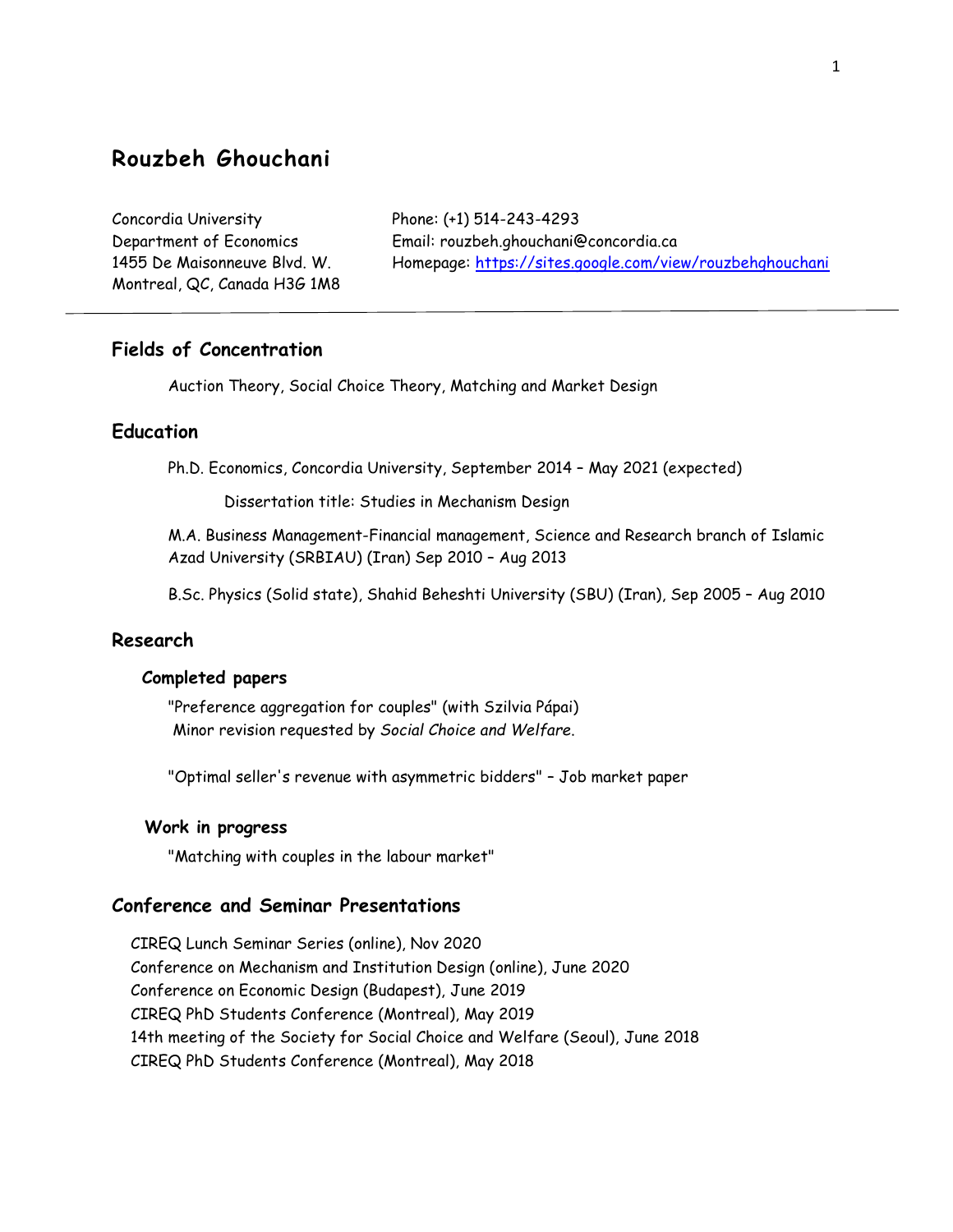### **Honors, Awards, and Fellowships**

 GSA Conference Funding Subsidy Program (Concordia University), May 2019 Conference and Exposition Award (Concordia University), May 2018 and May 2019 Student Conference Travel Support (Concordia University), May 2018 and May 2019 Student Travel Grant, (CIREQ) May 2018 and May 2019 Best Poster Prize (Concordia University), March 2018

 Title of the poster: "Preference Aggregation for Couples" Faculty of Arts and Science Graduate Fellowship (Concordia University), Sep 2014 – Sep 2017 International Tuition Fee Remission Award (Concordia University), Sep 2014 – May 2017

## **Teaching Experience**

#### **Instructor – Concordia University**

Intermediate Microeconomics 1, Concordia University, Winter 2019 and Summer 2020

#### **Teaching Assistant – Concordia University**

Graduate courses:

 ECON 695: Economic Design, Fall 2020 ECON 695: Auctions and Markets, Summer 2018, Summer 2019 ECON 612: Advanced Microeconomics, Fall 2017, Winter 2018, Fall 2020 ECON 525: Mathematics for Advanced studies in Economics, Fall 2017

Undergraduate courses:

 ECON 331: Money and Banking, Fall 2016 ECON 301: Intermediate Microeconomics 1, Fall 2018, Fall 2020 ECON 325: Mathematics for Economists 1, Winter 2015, Fall 2016 ECON 326: Mathematics for Economists 2, Winter 2015 ECON 203: Introduction to Macroeconomics, Fall 2014, Winter 2015, Fall 2015, Winter 2016, Fall 2019, Winter 2020 ECON 201: Introduction to Microeconomics, Fall 2016, Winter 2017, Fall 2017, Winter 2018

#### **Computer Skills**

Stata, SPSS, Python, R, MATLAB, Mathematica, LATEX

#### **Language Skills**

English, French, Persian (native)